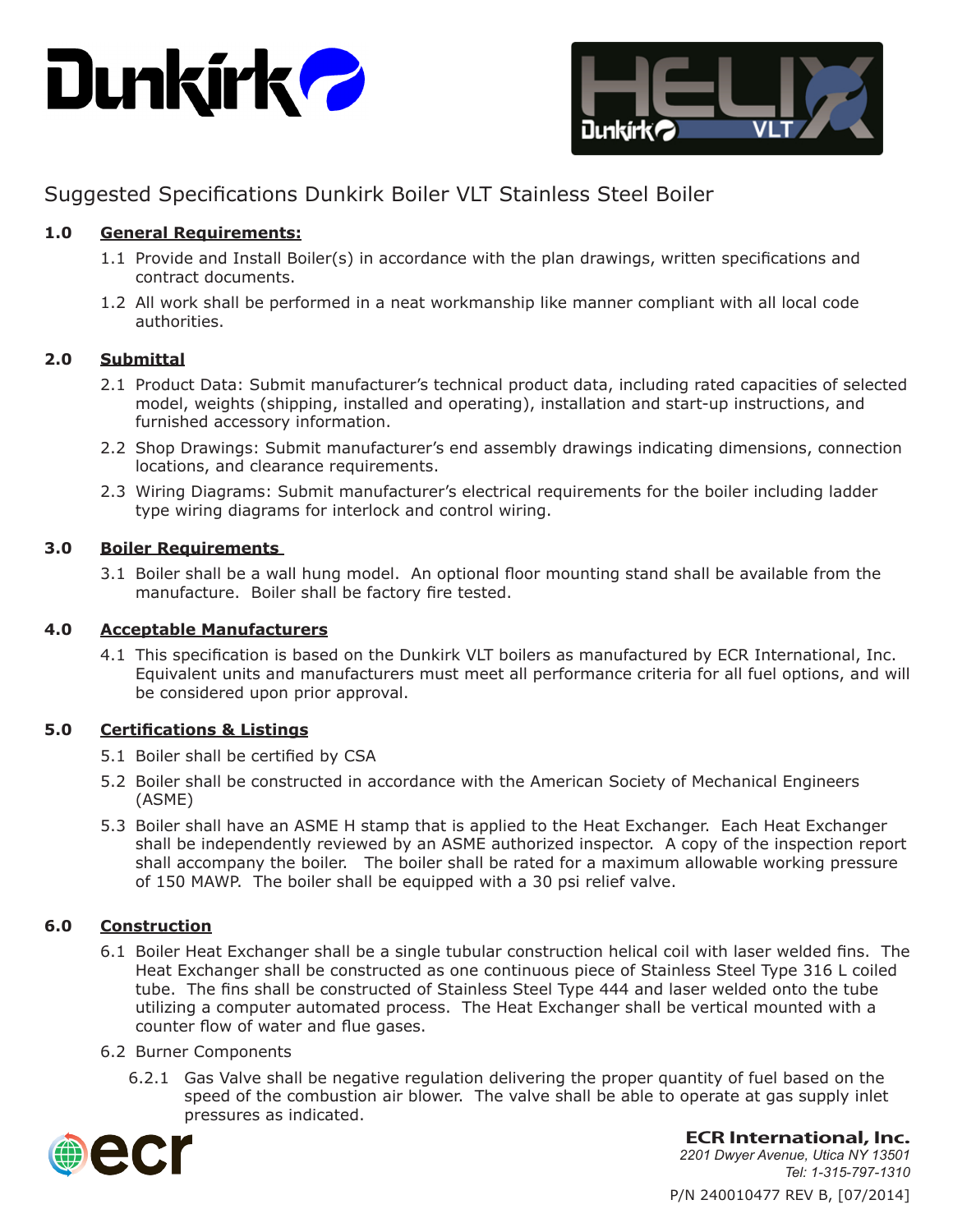| <b>Gas Supply Pressure</b> |                      |                     |                      |
|----------------------------|----------------------|---------------------|----------------------|
| <b>Natural Gas</b>         |                      | <b>Propane</b>      |                      |
| Min.                       | Max.                 | Min.                | Max.                 |
| 3.0" w.c. (0.7 kPa)        | 13.5" w.c. (3.3 kPa) | 5.0" w.c. (1.2 kPa) | 13.5" w.c. (3.4 kPa) |

- 6.2.2 Combustion air blower shall be equipped with a variable speed blower to regulate the amount of premix gas/air through the blower assembly and into the burner. The on board control system shall regulate the speed of the blower to modulate the capacity of the boiler from 20% input firing rate up to 100% input firing rate.
- 6.2.3 Gas Burner shall be constructed of a stainless steel mesh.
- 6.2.4 Ignition system shall consist of a direct spark igniter (DSI) and separate flame sensing rod.

## **7.0 Control System**

7.1 Boiler Control System. Boiler shall feature an integrated modulating control. The control shall sense the supply water, return water and outside air temperatures and adjusts the firing rate to deliver the amount of heat needed to the structure.

Boiler Control System must consist of:

- Replaceable fuse /extra spare fuse shipped with the control.
- User interface with LCD screen display English text—boiler status indication .
- Function Programming Keys Reset, Menu, Enter and arrow s (+ ).
- Central Heating CH and Domestic Hot Water DHW set points. Domestic hot water priority with programmable maximum priority time .
- Outdoor air sensor. Programmable reset curves and warm weather shutdown or fixed water temperature operation.
- Boost function temperature setting and adjustable boost time.
- Maximum power function to restrict firing rate in heat mode but allow full power in DHW mode.
- Integral multiple boiler control capability up to 16 boilers. Requires an optional system sensor
- Service reminder status display on the user interface with programmable settings in a range of 1 to 999 days
- 7.1.1 The control system shall continuously monitor the boiler during operation and standby modes. The control shall operate in such a manor to receive input data from the supply, return and outdoor air temperature sensors and adjust the modulation rate accordingly.
- 7.1.2 The Boiler's control system shall consist of the following safety devices factory installed on the boiler: high limit temperature sensor, vent temperature sensor, heat exchanger temperature limit, UL Listed, probe type Low Water Cut Off (LWCO).

#### **8.0 Primary Secondary Piping System**

- 8.1 The boiler shall be equipped with an internal primary loop and pump.
- 8.2 The internal primary loop piping system will contain a manually operated ball valve. The valve shall be set by the factory in the full open position.



P/N 240010477 REV B, [07/2014] **ECR International, Inc.** *2201 Dwyer Avenue, Utica NY 13501 Tel: 1-315-797-1310*